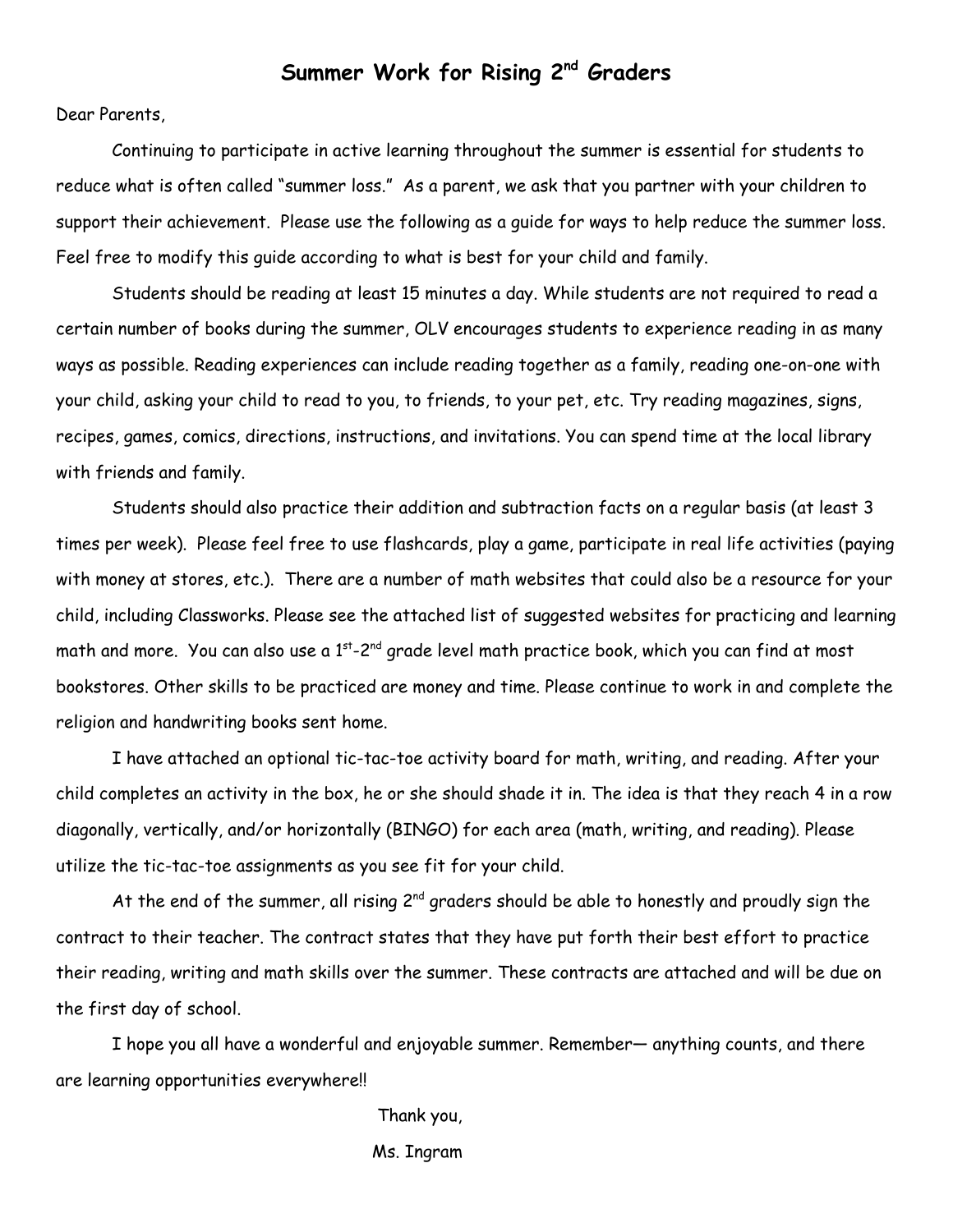## **Reading Tic-Tac-Toe**

| Read to someone for     | Find a poem and read    | Read an article from    | Practice using the dictionary. |
|-------------------------|-------------------------|-------------------------|--------------------------------|
| 20 minutes. Discuss     | it to 5 people. Use the | the Kids Post (or       | Have an adult tell you a word  |
| the story with them     | proper expressions in   | another kid-friendly    | to look up. Research words     |
| afterwards.             | your voice.             | newspaper). Record      | that are unclear or unknown    |
|                         |                         | any facts you learned   | to you.                        |
|                         |                         | from the article.       |                                |
|                         |                         |                         |                                |
| Listen to someone       | Help an adult cook.     | Read a fictional story  | After reading a chapter in a   |
| read (CD, tape, online, | Read the instructions   | and tell a parent why   | chapter book, draw an          |
| adult, etc.). However   | to them before each     | the story is fictional. | illustration for that chapter. |
| you are listening, make | step.                   |                         |                                |
| sure you read along     |                         |                         |                                |
| looking at the printed  |                         |                         |                                |
| words.                  |                         |                         |                                |
| Read a story and draw   | Read and complete 6     | Read a non-fiction      | Read a story to someone.       |
| a new cover for it.     | RAZ stories & quizzes   | book and share with a   | Come up with a new title for   |
|                         |                         | parent 2 things you     | the story.                     |
|                         |                         | learned.                |                                |
|                         |                         |                         |                                |
| With an adult, pick an  | Before reading a new    | Read a story to         | Read and complete 6 RAZ        |
| article from the        | story, predict to an    | someone. Ask them       | stories & quizzes.             |
| newspaper to read       | adult what the story    | questions about the     |                                |
| together. Summarize     | will be about.          | story as you read.      |                                |
| the article in your own |                         |                         |                                |
| words.                  |                         |                         |                                |
|                         |                         |                         |                                |
|                         |                         |                         |                                |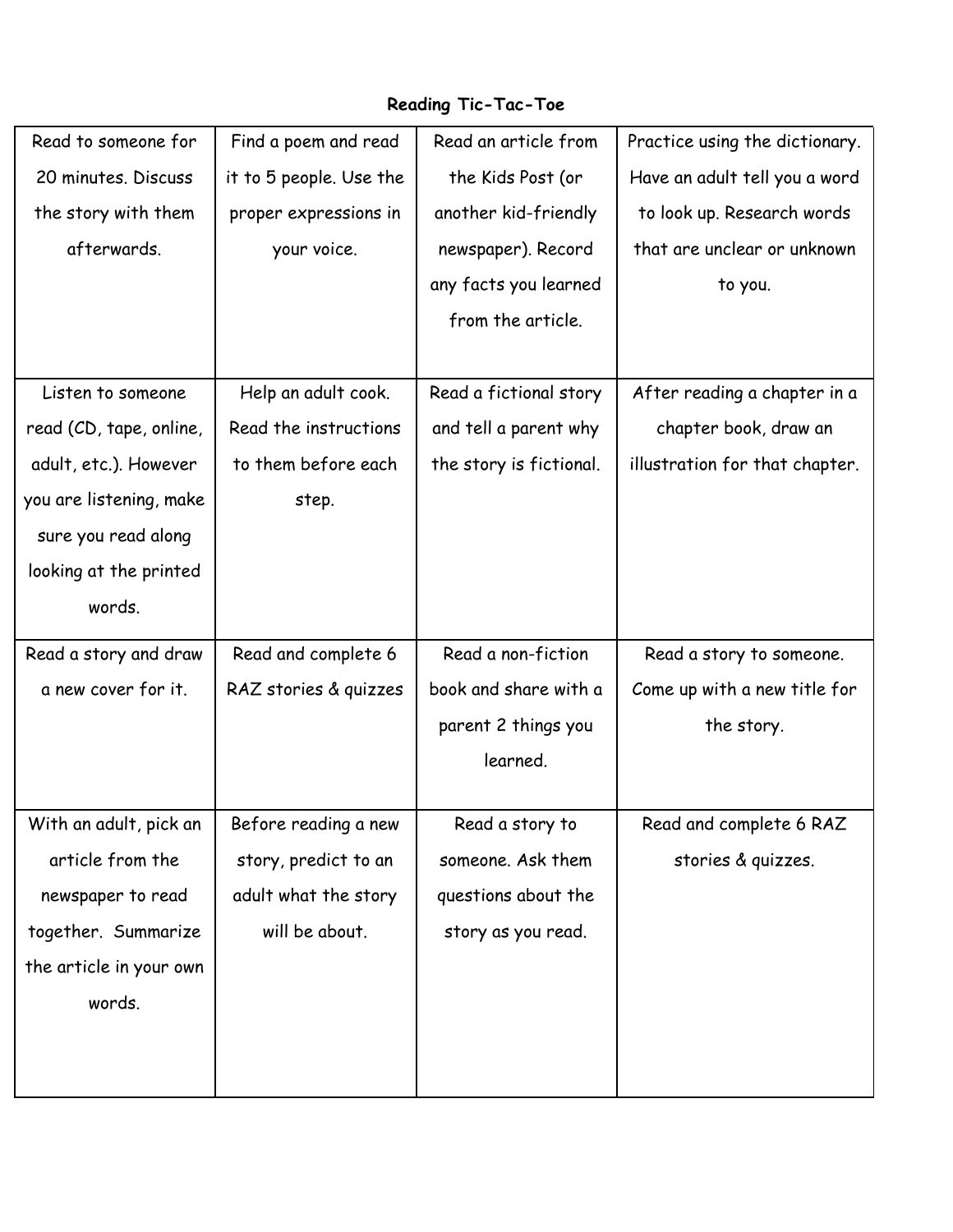| Writing                                                               |                                                                            |                                         |                                                                   |  |  |  |
|-----------------------------------------------------------------------|----------------------------------------------------------------------------|-----------------------------------------|-------------------------------------------------------------------|--|--|--|
| Choose 10 things in<br>your home to label.<br>(dresser, mirror, etc.) | Work in your<br>handwriting book(s).                                       | Write your own prayer<br>(and pray it). | Make your own post<br>card and give it to<br>someone.             |  |  |  |
| Write a poem about                                                    | Work with a parent to                                                      | Write a letter to                       | Think of a game you                                               |  |  |  |
| the summer season.                                                    | write down a grocery<br>list.                                              | someone.                                | know. Write down the<br>instructions on how to<br>play that game. |  |  |  |
| Write a thank you note                                                | Write about a family                                                       | Write a fictional story                 | Write an acrostic                                                 |  |  |  |
| to someone.                                                           | tradition that you have<br>during the summer.                              | and read it to a parent.                | poem using your name.                                             |  |  |  |
| Create a web about                                                    | Create a friendly                                                          | Write about what you                    | Draw a map of your                                                |  |  |  |
| your favorite things to                                               | letter on abcya.com                                                        | did today. Draw an                      | bedroom. Don't forget                                             |  |  |  |
| do in the summer.                                                     | (click $2^{nd}$ grade scroll<br>down to 'The Friendly<br>Letter Creator'). | illustration with it.                   | to make a map key!                                                |  |  |  |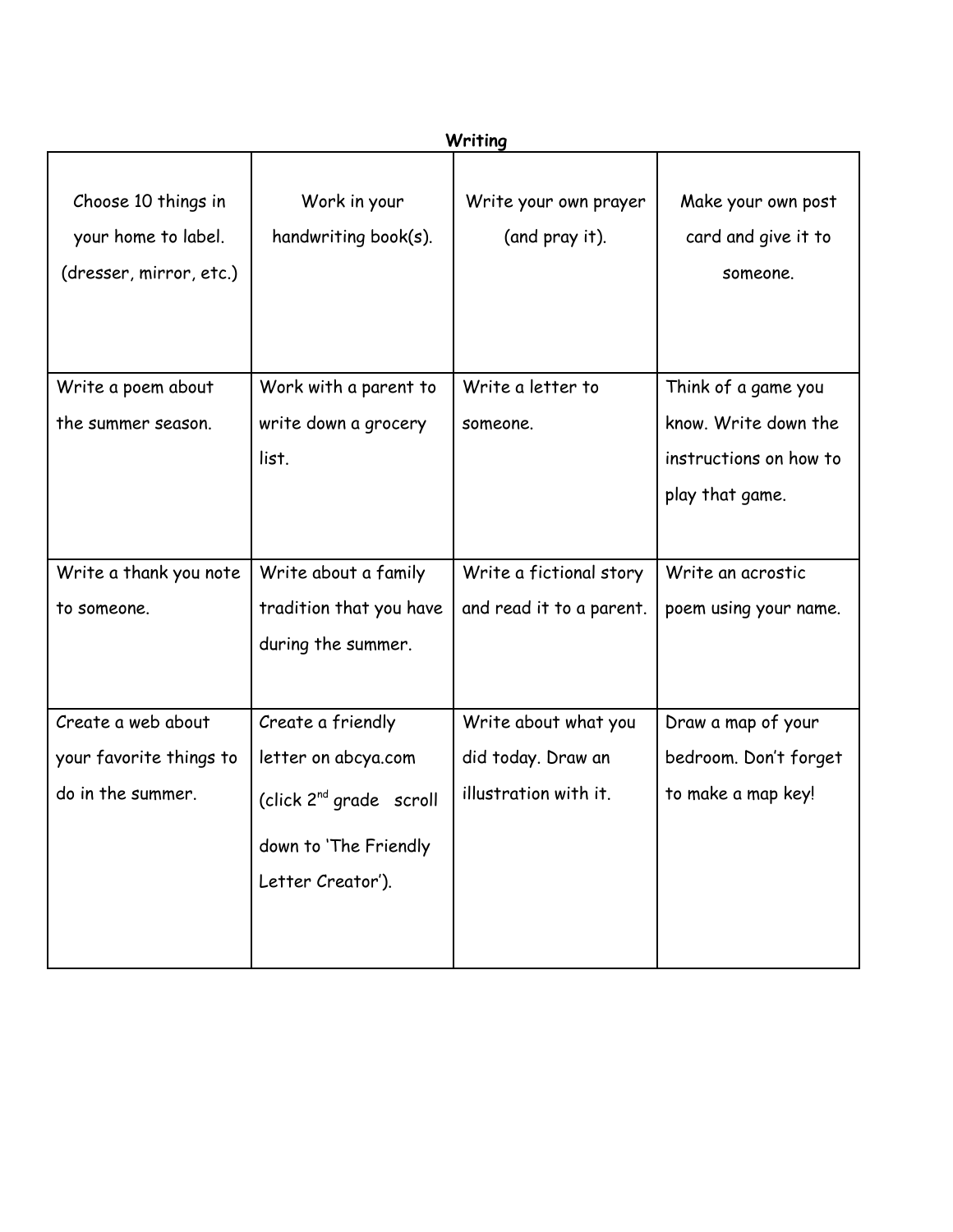| Math Tic-Tac-Toe       |                       |                                               |                                                                                            |  |  |  |  |
|------------------------|-----------------------|-----------------------------------------------|--------------------------------------------------------------------------------------------|--|--|--|--|
| Count up the coins in  | Look through          | Use nonstandard                               | Create your own index card                                                                 |  |  |  |  |
| your piggy bank (or    | magazines to hunt for | measuring tools (spoons,                      | memory and play with a friend.                                                             |  |  |  |  |
| parent's wallet). Draw | solid shapes. Cut     | clips, etc.) to measure                       | (addition, subtraction, shapes,                                                            |  |  |  |  |
| the coins and write    | them out and label    | the length of 5 items in                      | fractions, time, etc.)                                                                     |  |  |  |  |
| down the total.        | them on a piece of    | your house. Record your<br>data on a piece of |                                                                                            |  |  |  |  |
|                        | paper.                | paper.                                        |                                                                                            |  |  |  |  |
|                        |                       |                                               |                                                                                            |  |  |  |  |
|                        |                       |                                               |                                                                                            |  |  |  |  |
| Think of some          | Play "Guess My        | Pick 5 items in your                          | Create addition and subtraction                                                            |  |  |  |  |
| information you want   | Number" with a        | house to weigh on a                           | flash cards and practice with                                                              |  |  |  |  |
| to know about your     | partner. (Numbers     | scale. List them in                           | someone else.                                                                              |  |  |  |  |
| family members.        | $0-100$               | order from lightest                           |                                                                                            |  |  |  |  |
| Collect the data and   |                       | to heaviest.                                  |                                                                                            |  |  |  |  |
| create your own        |                       |                                               |                                                                                            |  |  |  |  |
| pictograph or bar      |                       |                                               |                                                                                            |  |  |  |  |
| graph to show the      |                       |                                               |                                                                                            |  |  |  |  |
| results.               |                       |                                               |                                                                                            |  |  |  |  |
| Teach and play 3 digit | Pick a day when you   | Teach "Friends of 10"                         | Use standard measuring tools                                                               |  |  |  |  |
| addition card war      |                       |                                               | record what time you $\mid$ Go Fish to a friend or $\mid$ (rulers, measuring tape etc.) in |  |  |  |  |
| with a friend or a     | wake up, eat lunch    | family member. Then.                          | your home to measure length.                                                               |  |  |  |  |
| family member.         | and dinner, and go to | play the game with                            | Record 5 items & measurements.                                                             |  |  |  |  |
|                        | bed.                  | them!                                         |                                                                                            |  |  |  |  |
|                        |                       |                                               |                                                                                            |  |  |  |  |
| Measure the height     | Help an adult cook    | Create your own                               | Label 5 solid shapes & 5 flat                                                              |  |  |  |  |
| of someone with a      | with measuring.       | addition and/or                               | shapes around your home. Try to                                                            |  |  |  |  |
| nonstandard and a      |                       | subtraction story                             | draw these items and label them                                                            |  |  |  |  |
| standard measuring     |                       | problem and have a                            | by their shape name.                                                                       |  |  |  |  |
| tool.                  |                       | family member solve                           |                                                                                            |  |  |  |  |
|                        |                       | it.                                           |                                                                                            |  |  |  |  |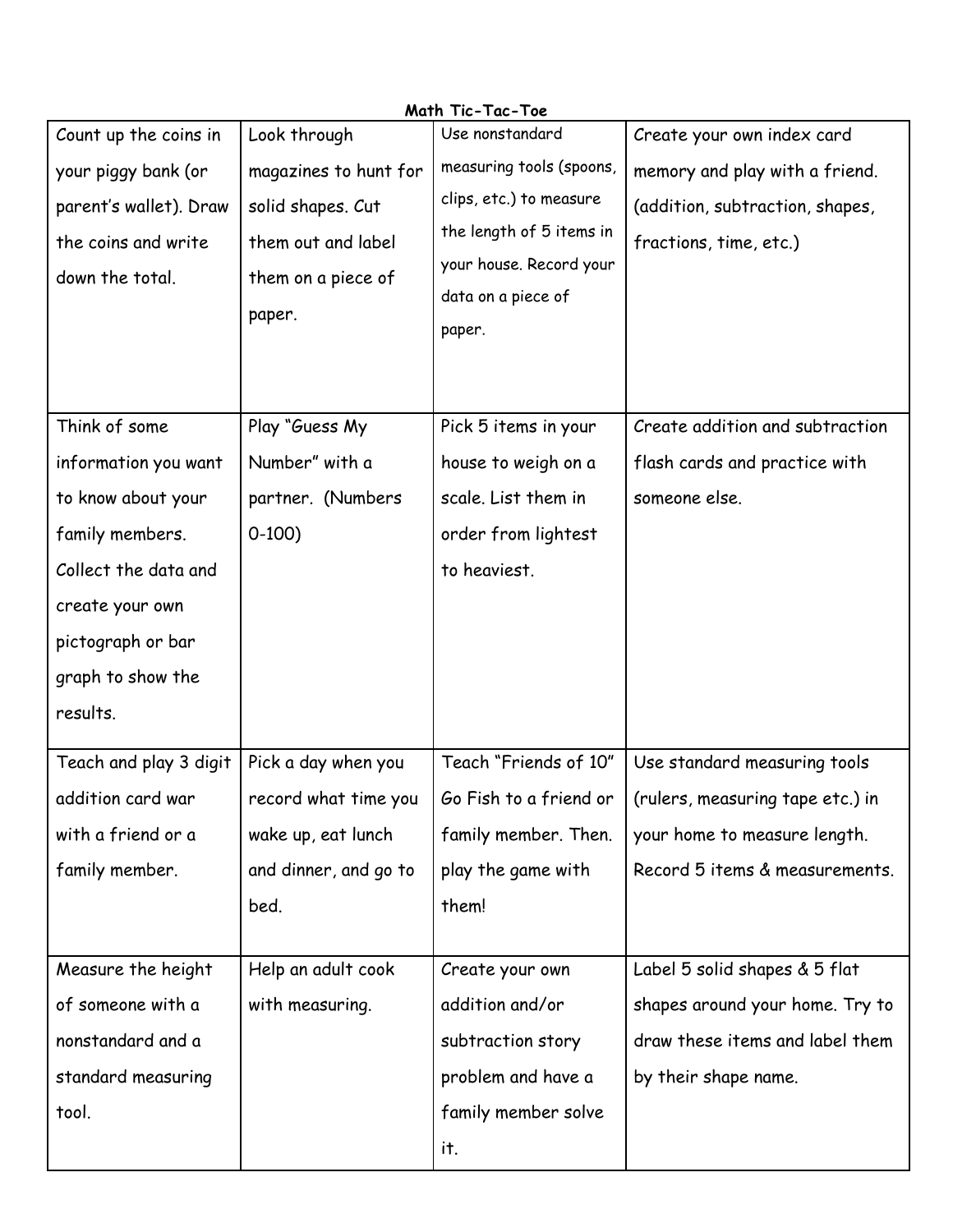## **Suggested Educational Websites:**

<https://manager.classworks.com/adwcatholicschools.org/> - log in using Gmail credentials [www.funbrain.com](http://www.funbrain.com) [www.primarygames.com](http://www.primarygames.com) [www.xtramath.com](http://www.xtramath.com) [www.starfall.com](http://www.starfall.com) [www.abcya.com](http://www.abcya.com) [www.raz-kids.com](http://www.raz-kids.com) [www.kids.nationalgeographic.com](http://www.kids.nationalgeographic.com) [www.highlightskids.com](http://www.highlightskids.com) [www.pbskids.org](http://www.pbskids.org) [www.reading.ecb.org](http://www.reading.ecb.org) <http://www.roomrecess.com/> <https://www.mathplayground.com/> <https://www.khanacademy.org/math/cc-1st-grade-math>